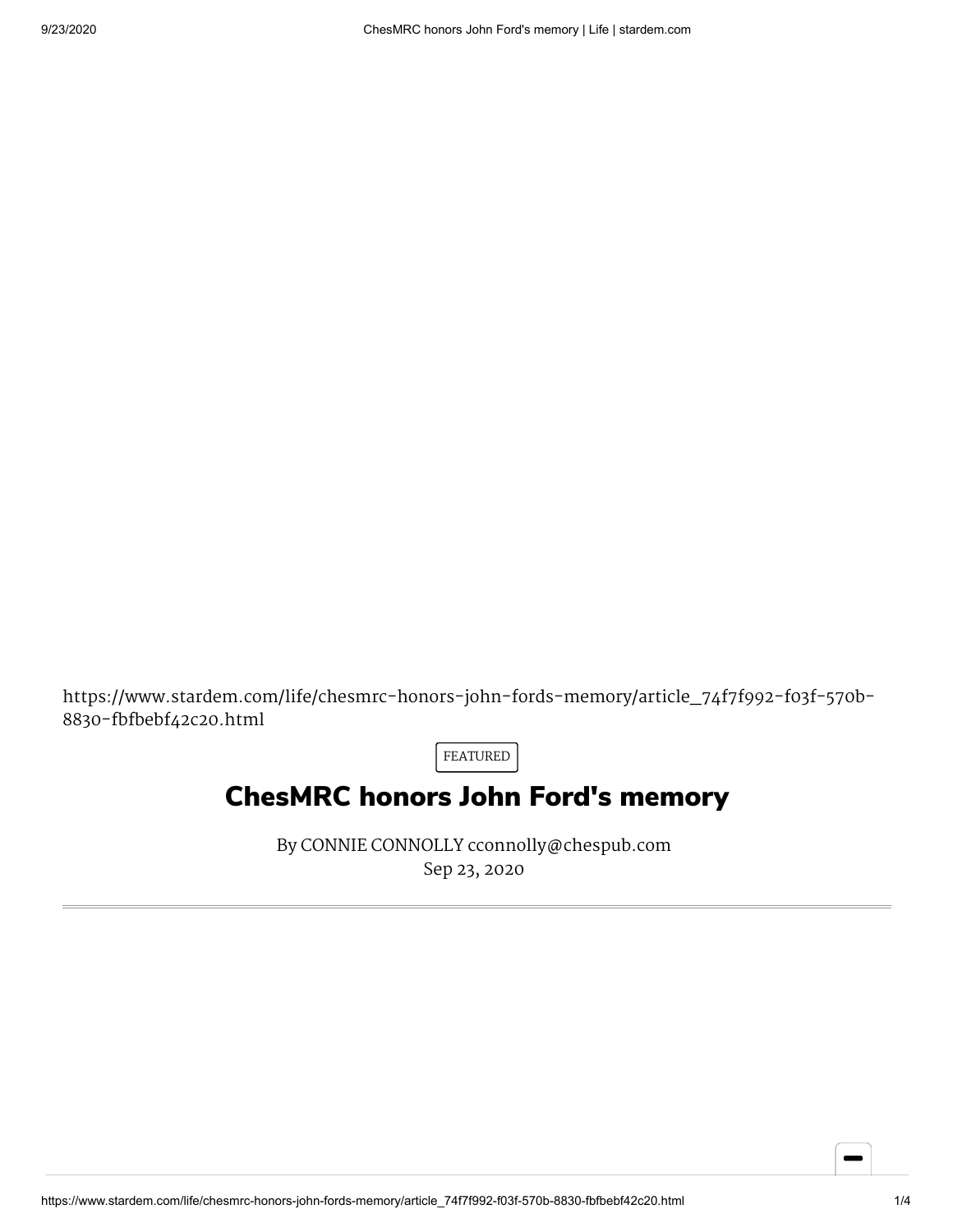

 $EASTON$  – The late John Ford's legacy of leadership and public service continues to inspire tributes in his memory.

On Sept. 16, Matthew Peters, executive director of the Chesapeake Multicultural Resource Center in Easton, and Board President Harvey Zendt paid a visit to Ford's wife Peggy Ford. They wanted to give her a copy of a plaque they hung on the wall of the center.

The plaque was "so thoughtfully written, " Peggy Ford said. "It was very sweet, very lovely."

Ford said her first impulse was to give the plaque back to Peters and Zendt to hang in ChesMRC's office after she had shown it to her son Ben. "I didn't even have to say it," she said. "I'll have one and they'll have one, which me feel very, very humbled, but proud that they feel so much for John and what he had done for the organization."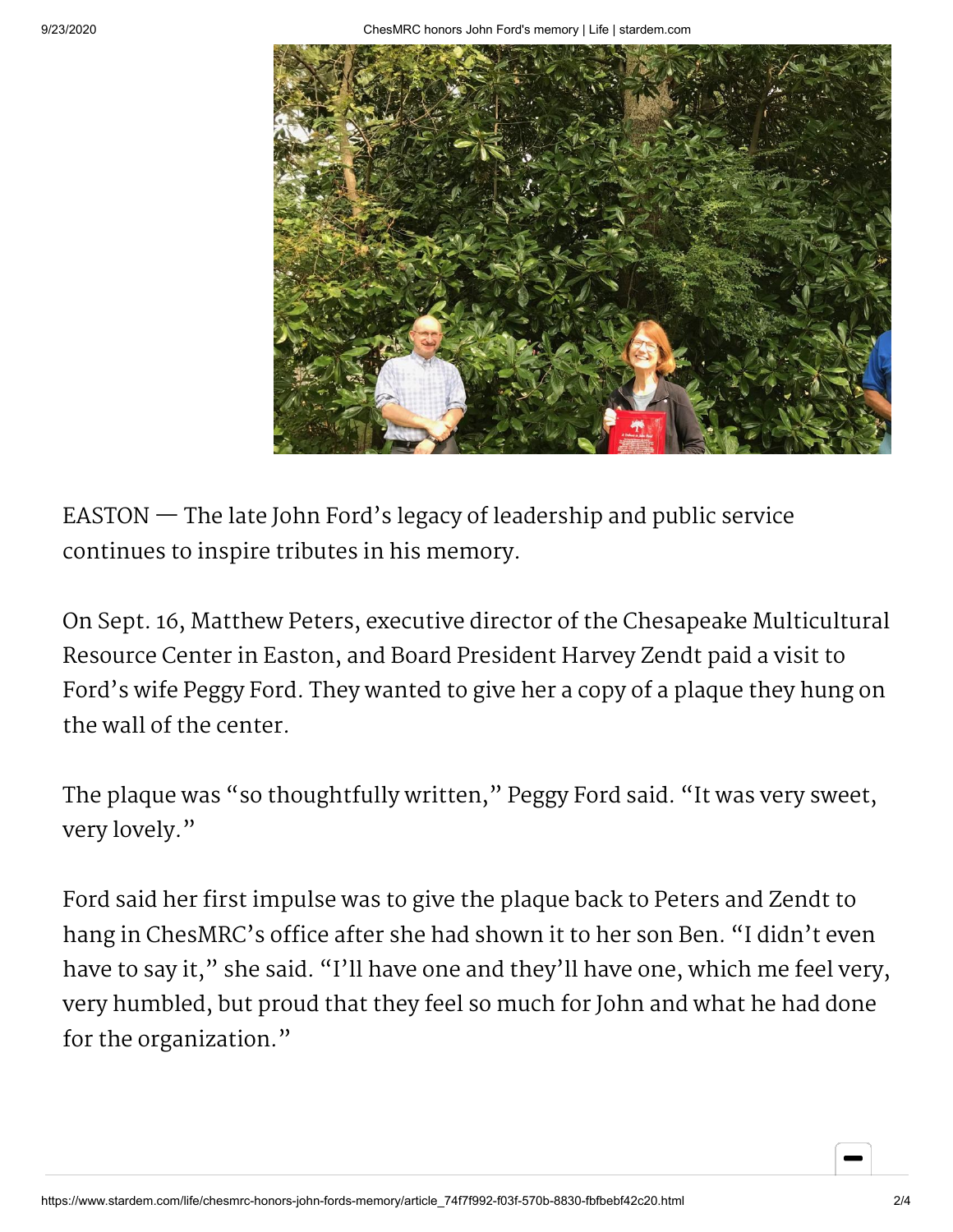Ford was 67 when he died Feb. 4. He was serving as Easton Town Council president when he suffered a stroke in in November 2019. He served 22 years on the Easton Town Council and 15 years as its president.

Titled "A Tribute to John Ford, " the etched-glass and wood plaque features the ChesMRC tree logo.

"John provided remarkable energy, wisdom, and a myriad of skills to strengthen many of our projects, and he did so in his usual humble, positive manner," the tribute states.

"He stepped up on many occasions to solve problems, and his leadership on the Board was respected by all its members.

"The Board and Staff all felt supported by John and knew that our organization was a better one because of his presence. He set an example for what is expected of a leader, an example that will stay with the organization even though he is no longer with us.

"For all these reasons, the legacy of John Ford is a powerful one. We are all better stewards of ChesMRC and its mission for having known and worked with him. Please know that his spirit is alive and remains with us, " the tribute states.

The mission of ChesMRC is to empower "people from different cultures to become successful and engaged members of our community, " according to [chesmrc.org,](http://chesmrc.org/) the organization's website.